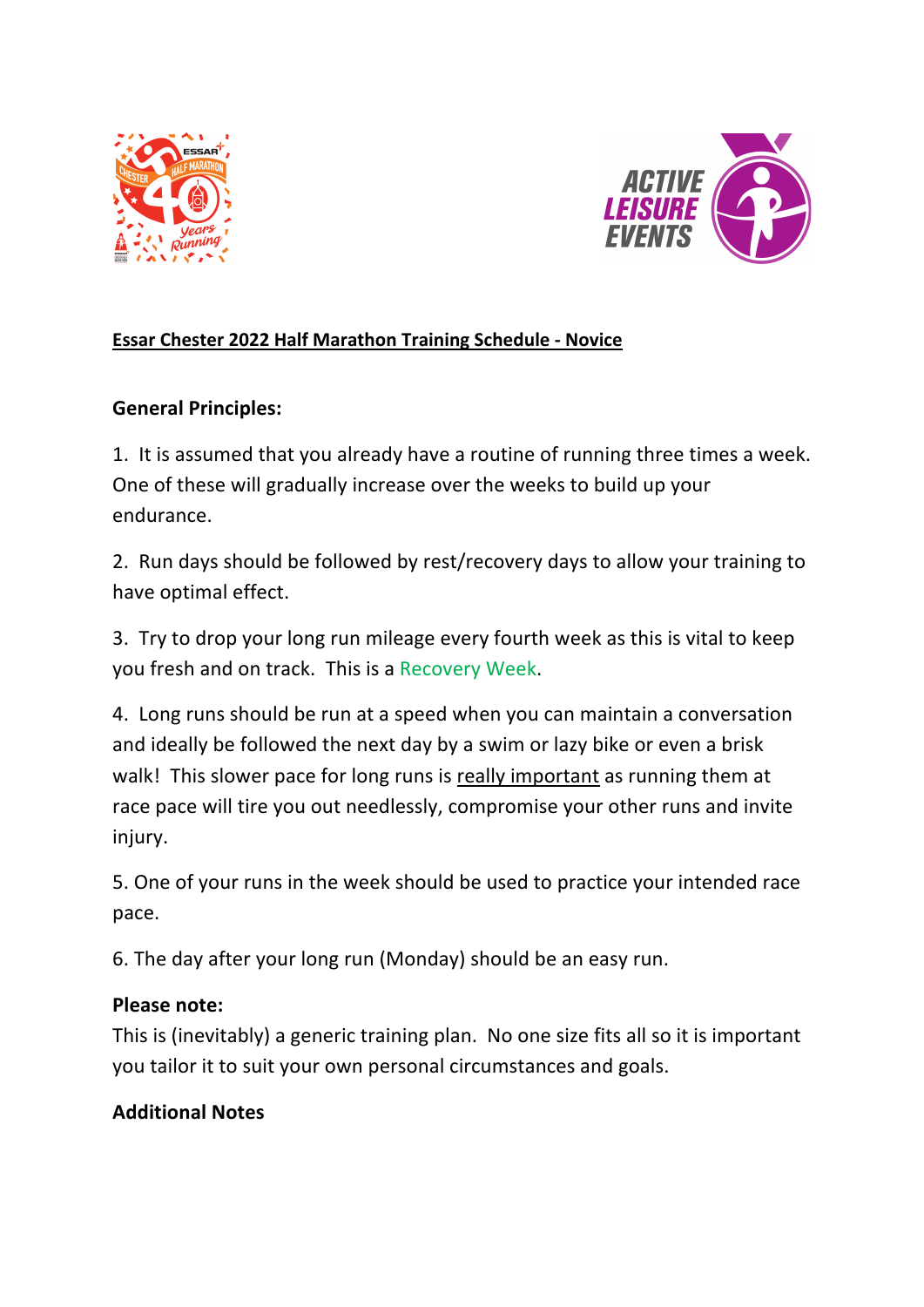The schedule includes our monthly training runs from Chester FC's Deva Stadium, CH1 4LT. (Marked in red.)

These runs take place at 9am down the traffic free river path. We will have a range of pace runner led groups, running at various paces and we provide post run snacks and hydration. The training runs give you the opportunity to run with others and chat about your/their training, gaining valuable advice, tips and encouragement.

| Week<br><b>Beginning</b>                           |                 | Monday Tuesday | <b>Wednesday Thursday</b> | Friday  | Saturday Sunday |                                       |
|----------------------------------------------------|-----------------|----------------|---------------------------|---------|-----------------|---------------------------------------|
| 07 Feb                                             |                 |                |                           |         |                 | 4 miles<br><b>Training Run</b>        |
|                                                    |                 |                |                           |         |                 | <b>Webinar</b>                        |
| 14 Feb                                             | 30 mins<br>easy |                | 3 miles                   | 3 miles |                 | 5 miles                               |
| 21 Feb                                             | 30 mins<br>easy |                | 4 miles                   | 4 miles |                 | 6 miles                               |
| 28 Feb                                             | 30 mins<br>easy |                | 4 miles                   | 4 miles |                 | 7 miles<br><b>Training Run</b>        |
| 07 March 30 mins<br><b>Recovery</b><br><b>Week</b> | easy            |                | 4 miles                   | 4 miles |                 | 6 miles or<br><b>Chester 10K Race</b> |
| 14 March 30 mins                                   | easy            |                | 5 miles                   | 5 miles |                 | 8 miles                               |
| 21 March 30 mins                                   | easy            |                | 5 miles                   | 5 miles |                 | 9 miles                               |
| 28 March 30 mins                                   | easy            |                | 5 miles                   | 5 miles |                 | 10 miles<br><b>Training Run</b>       |